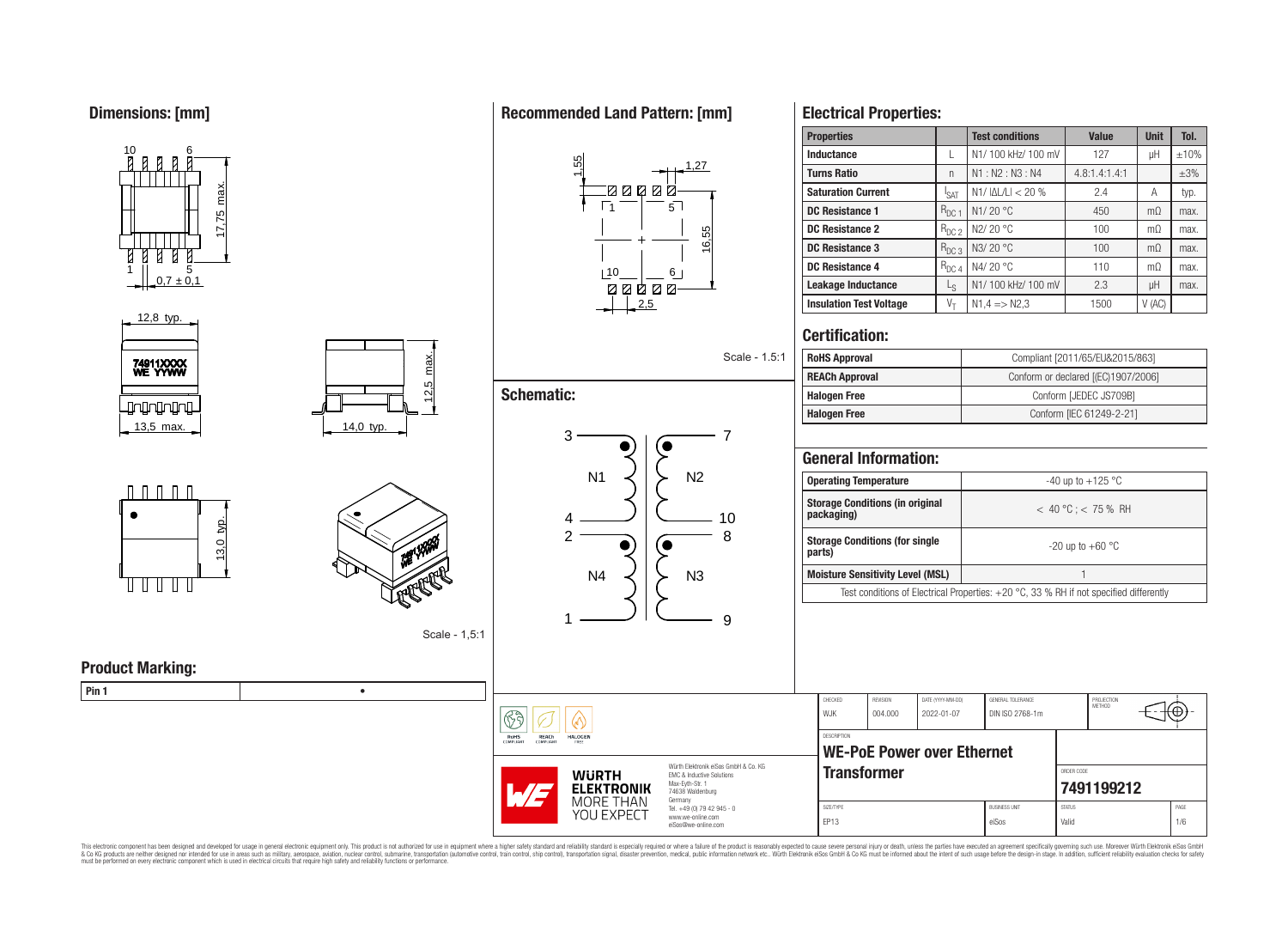## **Typical Application:**

| . .<br>. .                 |                               |              |             |
|----------------------------|-------------------------------|--------------|-------------|
| <b>Properties</b>          |                               | <b>Value</b> | <b>Unit</b> |
| <b>Input Voltage</b>       | $V_{in}$                      | $36 - 57$    | $V$ (DC)    |
| <b>Output Voltage 1</b>    | V <sub>Out1</sub>             | 12           |             |
| <b>Output Current 1</b>    | <sup>'</sup> Out1             | 0.55         | Α           |
| <b>Output Voltage 2</b>    | V <sub>Out2</sub>             | 12           |             |
| <b>Output Current 2</b>    | <sup>l</sup> Out <sub>2</sub> | 0.55         | Α           |
| <b>Auxiliary Voltage</b>   | $V_{\text{aux}}$              | 8            |             |
| <b>Switching Frequency</b> | 'switch                       | $200 - 500$  | kHz         |

Input: N1 Output 1: N2

Output 2: N3

Auxiliary: N4

Table shows a typical flyback application. Values may vary by application.

**Typical Inductance vs. Current Characteristics:**



This electronic component has been designed and developed for usage in general electronic equipment only. This product is not authorized for subserved requipment where a higher selection equipment where a higher selection

 $\circled{f}$ 

RoHS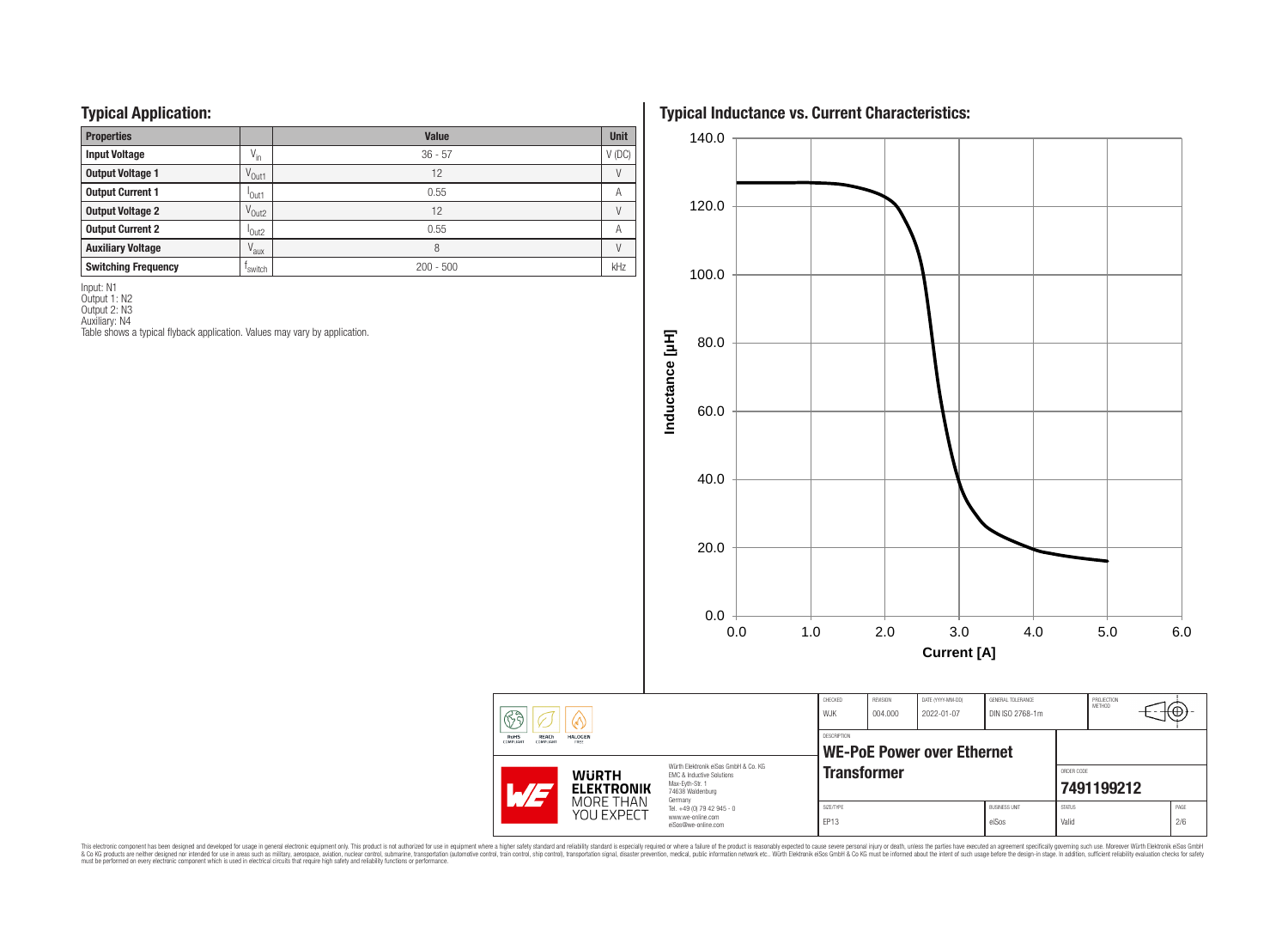**Packaging Specification - Tape: [mm]**

**Packaging Specification - Reel: [mm]**



This electronic component has been designed and developed for usage in general electronic equipment only. This product is not authorized for use in equipment where a higher safely standard and reliability standard si espec & Ook product a label and the membed of the seasuch as marked and as which such a membed and the such assume that income in the seasuch and the simulation and the such assume that include to the such a membed and the such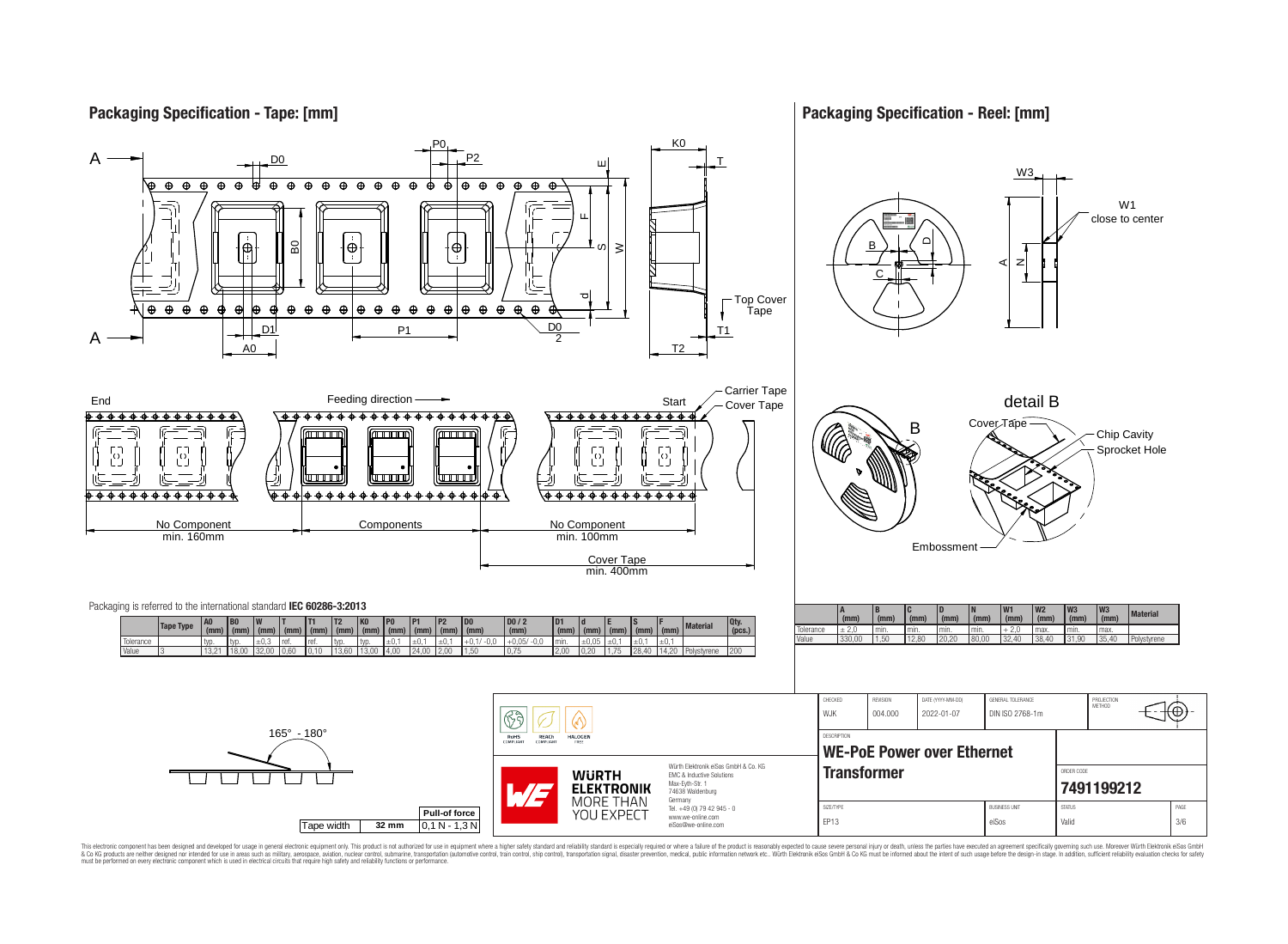# **Classification Reflow Profile for SMT components:**



# **Classification Reflow Soldering Profile:**

| <b>Profile Feature</b>                              |                           | Value                            |
|-----------------------------------------------------|---------------------------|----------------------------------|
| <b>Preheat Temperature Min</b>                      | s min                     | 150 °C                           |
| <b>Preheat Temperature Max</b>                      | <sup>I</sup> s max        | 200 °C                           |
| Preheat Time $t_s$ from $T_{s,min}$ to $T_{s,max}$  | $t_{\rm s}$               | $60 - 120$ seconds               |
| Ramp-up Rate $(T_1$ to $T_p$ )                      |                           | 3 °C/ second max.                |
| <b>Liquidous Temperature</b>                        | Ъ.                        | 217°C                            |
| Time t <sub>1</sub> maintained above T <sub>1</sub> | t,                        | $60 - 150$ seconds               |
| Peak package body temperature                       | $\mathsf{I}_{\mathsf{D}}$ | $T_p \leq T_c$ , see Table below |
| Time within 5°C of actual peak<br>temperature       | t <sub>p</sub>            | $20 - 30$ seconds                |
| Ramp-down Rate $(T_p$ to $T_1$ )                    |                           | 6 °C/ second max.                |
| Time 25°C to peak temperature                       |                           | 8 minutes max.                   |

refer to IPC/ JEDEC J-STD-020E

# **Package Classification Reflow Temperature (T<sup>c</sup> ):**

| <b>Properties</b>                                                    | Volume mm <sup>3</sup><br>$350$ | Volume mm <sup>3</sup><br>350-2000 | Volume mm <sup>3</sup><br>>2000 |
|----------------------------------------------------------------------|---------------------------------|------------------------------------|---------------------------------|
| <b>PB-Free Assembly   Package Thickness</b><br>$< 1.6$ mm            | 260 °C                          | 260 °C                             | 260 °C                          |
| <b>PB-Free Assembly   Package Thickness  </b><br>$1.6$ mm $- 2.5$ mm | 260 °C                          | 250 °C                             | 245 °C                          |
| <b>PB-Free Assembly   Package Thickness  </b><br>$>2.5$ mm           | 250 °C                          | 245 °C                             | 245 °C                          |

refer to IPC/ JEDEC J-STD-020E

|                                                | MORE THAN<br>YOU EXPECT | Germany<br>Tel. +49 (0) 79 42 945 - 0<br>www.we-online.com<br>eiSos@we-online.com                        | SIZE/TYPE<br>EP13     |                     |                                 | <b>BUSINESS UNIT</b><br>eiSos        | <b>STATUS</b><br>Valid   |                      |                  | PAGE<br>4/6 |
|------------------------------------------------|-------------------------|----------------------------------------------------------------------------------------------------------|-----------------------|---------------------|---------------------------------|--------------------------------------|--------------------------|----------------------|------------------|-------------|
| <b>WURTH</b><br><b>ELEKTRONIK</b>              |                         | Würth Elektronik eiSos GmbH & Co. KG<br>EMC & Inductive Solutions<br>Max-Evth-Str. 1<br>74638 Waldenburg | <b>Transformer</b>    |                     |                                 |                                      | ORDER CODE<br>7491199212 |                      |                  |             |
| RoHS<br>REACh<br>COMPLIANT<br><b>COMPLIANT</b> | <b>HALOGEN</b><br>FREE  |                                                                                                          | DESCRIPTION           |                     | WE-PoE Power over Ethernet      |                                      |                          |                      |                  |             |
| ୟେ                                             |                         |                                                                                                          | CHECKED<br><b>WJK</b> | REVISION<br>004.000 | DATE (YYYY-MM-DD)<br>2022-01-07 | GENERAL TOLERANCE<br>DIN ISO 2768-1m |                          | PROJECTION<br>METHOD | <del>ו ש א</del> |             |

This electronic component has been designed and developed for usage in general electronic equipment only. This product is not authorized for subserved requipment where a higher selection equipment where a higher selection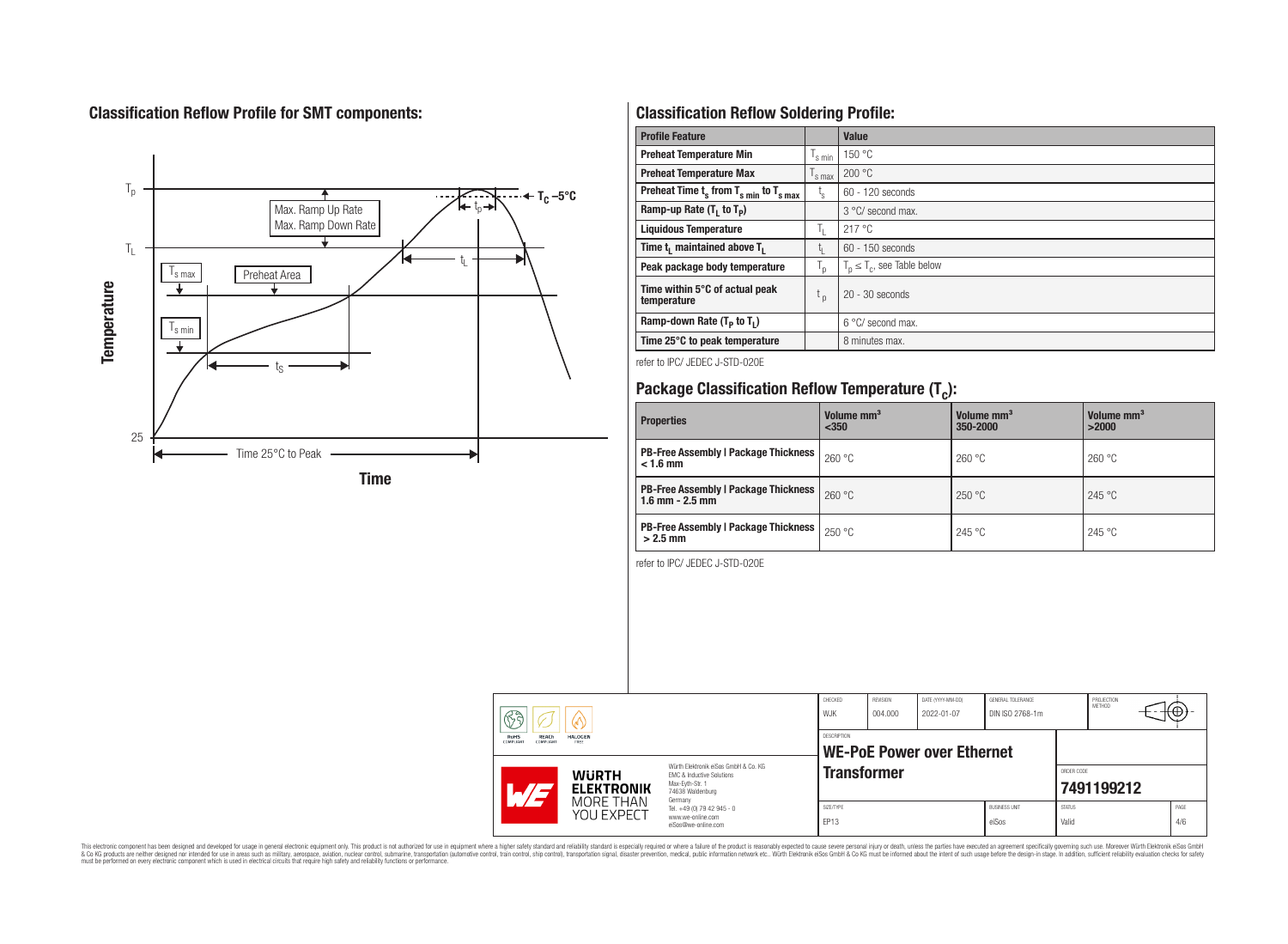## **Cautions and Warnings:**

## **The following conditions apply to all goods within the product series of WE-PoE of Würth Elektronik eiSos GmbH & Co. KG:**

#### **General:**

- This electronic component is designed and manufactured for use in general electronic equipment.
- Würth Elektronik must be asked for written approval (following the PPAP procedure) before incorporating the components into any equipment in fields such as military, aerospace, aviation, nuclear control, submarine, transportation (automotive control, train control, ship control), transportation signal, disaster prevention, medical, public information network etc. where higher safety and reliability are especially required and/or if there is the possibility of direct damage or human injury.
- Electronic components that will be used in safety-critical or high-reliability applications, should be pre-evaluated by the customer.
- The component is designed and manufactured to be used within the datasheet specified values. If the usage and operation conditions specified in the datasheet are not met, the wire insulation may be damaged or dissolved.
- Do not drop or impact the components, as the component may be damaged.
- Würth Elektronik products are qualified according to international standards, which are listed in each product reliability report. Würth Elektronik does not warrant any customer qualified product characteristics beyond Würth Elektroniks' specifications, for its validity and sustainability over time.
- The responsibility for the applicability of the customer specific products and use in a particular customer design is always within the authority of the customer. All technical specifications for standard products also apply to customer specific products.

#### **Product specific:**

#### **Soldering:**

- The solder profile must comply with the technical product specifications. All other profiles will void the warranty.
- All other soldering methods are at the customers' own risk.
- Strong forces which may affect the coplanarity of the components' electrical connection with the PCB (i.e. pins), can damage the component, resulting in avoid of the warranty.

#### **Cleaning and Washing:**

- Washing agents used during the production to clean the customer application might damage or change the characteristics of the wire insulation, marking or plating. Washing agents may have a negative effect on the long-term functionality of the product.
- Using a brush during the cleaning process may break the wire due to its small diameter. Therefore, we do not recommend using a brush during the PCB cleaning process.

#### **Potting:**

• If the product is potted in the customer application, the potting material might shrink or expand during and after hardening. Shrinking could lead to an incomplete seal, allowing contaminants into the core. Expansion could damage the component. We recommend a manual inspection after potting to avoid these effects.

#### **Storage Conditions:**

- A storage of Würth Elektronik products for longer than 12 months is not recommended. Within other effects, the terminals may suffer degradation, resulting in bad solderability. Therefore, all products shall be used within the period of 12 months based on the day of shipment.
- Do not expose the components to direct sunlight.
- The storage conditions in the original packaging are defined according to DIN EN 61760-2.
- The storage conditions stated in the original packaging apply to the storage time and not to the transportation time of the components.

#### **Packaging:**

• The packaging specifications apply only to purchase orders comprising whole packaging units. If the ordered quantity exceeds or is lower than the specified packaging unit, packaging in accordance with the packaging specifications cannot be ensured.

#### **Handling:**

- Violation of the technical product specifications such as exceeding the nominal rated current will void the warranty.
- Applying currents with audio-frequency signals may result in audible noise due to the magnetostrictive material properties.
- Due to heavy weight of the components, strong forces and high accelerations may have the effect to damage the electrical connection or to harm the circuit board and will void the warranty.
- The temperature rise of the component must be taken into consideration. The operating temperature is comprised of ambient temperature and temperature rise of the component.The operating temperature of the component shall not exceed the maximum temperature specified.

These cautions and warnings comply with the state of the scientific and technical knowledge and are believed to be accurate and reliable. However, no responsibility is assumed for inaccuracies or incompleteness.

| F<br>60. |                                                                                                                                                                     | CHECKED<br>W.JK         | <b>REVISION</b><br>004.000                                             | DATE (YYYY-MM-DD)<br>2022-01-07 | GENERAL TOLERANCE<br>DIN ISO 2768-1m |                                   | PROJECTION<br><b>METHOD</b>   | (⊕                     |  |             |
|----------|---------------------------------------------------------------------------------------------------------------------------------------------------------------------|-------------------------|------------------------------------------------------------------------|---------------------------------|--------------------------------------|-----------------------------------|-------------------------------|------------------------|--|-------------|
|          | <b>RoHS</b><br><b>REACh</b><br>COMPLIANT<br><b>COMPLIANT</b>                                                                                                        | <b>HALOGEN</b><br>FREE  |                                                                        | <b>DESCRIPTION</b>              |                                      | <b>WE-PoE Power over Ethernet</b> |                               |                        |  |             |
|          | Würth Flektronik eiSos GmbH & Co. KG<br><b>WURTH</b><br><b>EMC &amp; Inductive Solutions</b><br>Max-Evth-Str. 1<br><b>ELEKTRONIK</b><br>74638 Waldenburg<br>Germany |                         | <b>Transformer</b>                                                     |                                 |                                      |                                   | ORDER CODE                    | 7491199212             |  |             |
|          |                                                                                                                                                                     | MORE THAN<br>YOU EXPECT | Tel. +49 (0) 79 42 945 - 0<br>www.we-online.com<br>eiSos@we-online.com | SIZE/TYPE<br>EP13               |                                      |                                   | <b>BUSINESS UNIT</b><br>eiSos | <b>STATUS</b><br>Valid |  | PAGE<br>5/6 |

This electronic component has been designed and developed for usage in general electronic equipment only. This product is not authorized for use in equipment where a higher safety standard and reliability standard is espec & Ook product a label and the membed of the seasuch as marked and as which such a membed and the such assume that income in the seasuch and the simulation and the such assume that include to the such a membed and the such